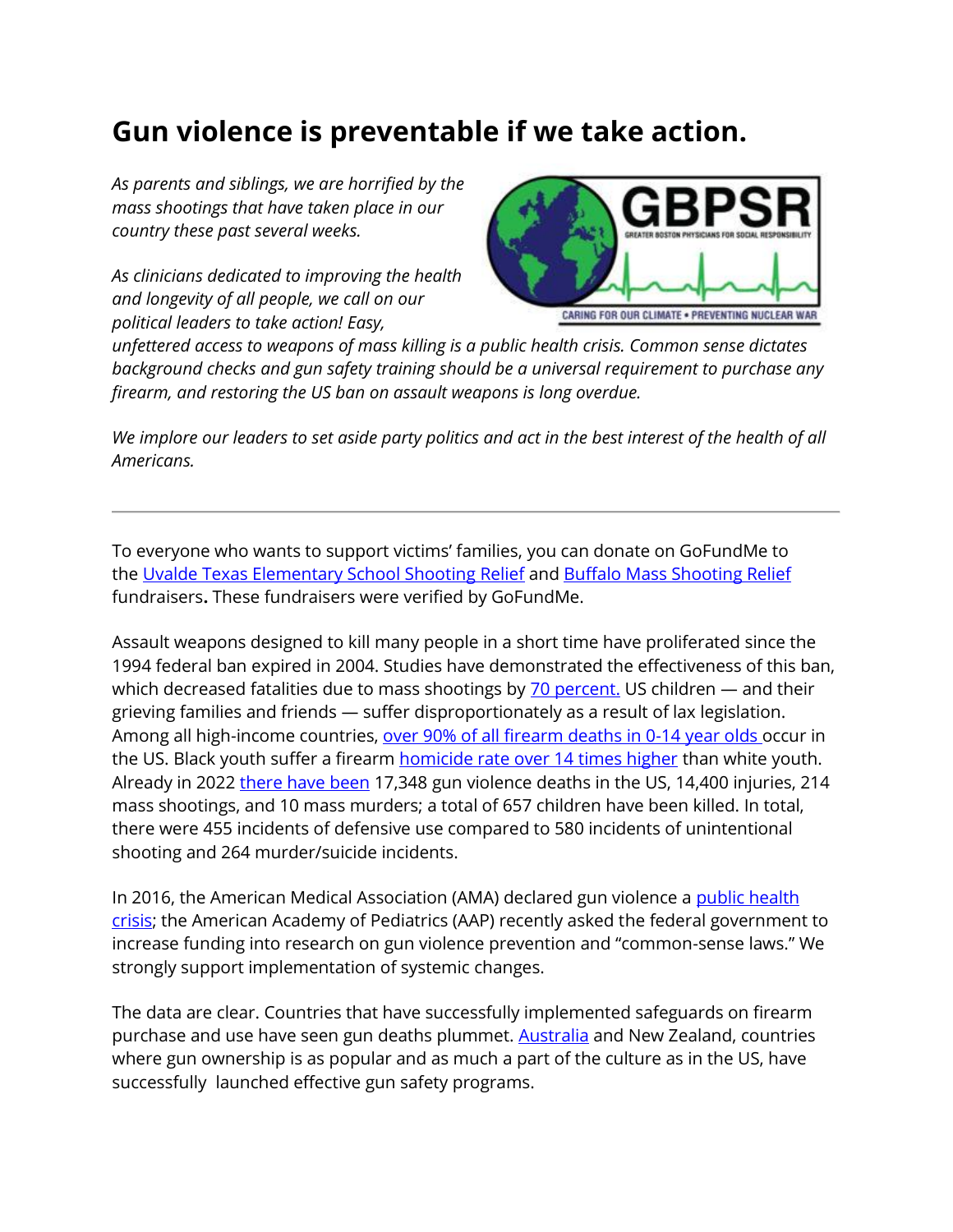Given that there is bipartisan agreement among the US public, it is time for lawmakers to come to the table and pass effective legislation.

## **We at Greater Boston PSR have compiled a list of actionable items to reduce the risk of gun violence in the USA:**

- Divest: if you have a pension plan or IRA, demand that it divest from investments in weapons manufacturers (see [As You Sow's tools](https://www.asyousow.org/blog/2019/8/9/assault-weapons-investments-gun-violence)); and if you invest in the stock market, you can learn how to divest from such investments here: Gun Free [Funds](https://gunfreefunds.org/)– [free action toolkit;](https://gunfreefunds.org/action-toolkit) and Weapon [Free Funds;](https://www.divestfromwarmachine.org/)
- Advocate for a permanent director at the federal Bureau of Alcohol, Tobacco, Firearms and Explosives (ATF), the chief regulator of gun sales and trafficking; [according to Doctors for America,](https://doctorsforamerica.org/action/?vvsrc=%2fCampaigns%2f94861%2fRespond) this key agency has been without a permanent director since 2015;
- Ask your congressional representatives to refuse political donations from weapons manufacturers and to pass a ban on such donations to any legislator;
- Support state and federal legislation setting required standards for safe storage of firearms, including the **[federal version of Ethan's Law](https://actionfund.sandyhookpromise.org/issues/gun-safety/safe-storage/)** (H.R. 748);
- Discuss this issue with patients: the American College of Physicians has recommended that health professionals talk to patients about firearm safety.

This is a public health crisis, with public health solutions. The time to implement them is now.

Mirret El-Hagrassy, MD, John Belge, and Brita Lundberg, MD *Greater Boston PSR board members*

## **References**

- DiMaggio C, Avraham J, Berry C, Bukur M, Feldman J, Klein M, Shah N, Tandon M, Frangos S. Changes in US mass shooting deaths associated with the 1994-2004 federal assault weapons ban: Analysis of open-source data. J Trauma Acute Care Surg. 2019 Jan;86(1):11-19. doi: 10.1097/TA.0000000000002060. PMID: 30188421
- Protecting America from Assault Weapons, Hearing Before the Subcommittee on Crime, Terrorism and Homeland Security of the Committee on the Judiciary House of Representatives One Hundred Sixteenth Congress; September 2019; [https://www.govinfo.gov/content/pkg/CHRG-116hhrg44091/html/CHRG-](https://www.govinfo.gov/content/pkg/CHRG-116hhrg44091/html/CHRG-116hhrg44091.htm)[116hhrg44091.htm](https://www.govinfo.gov/content/pkg/CHRG-116hhrg44091/html/CHRG-116hhrg44091.htm)
- Grinshteyn E, Hemenway D. Violent death rates in the US compared to those of the other high-income countries, 2015. Prev Med. 2019;123:20–26
- Annie L. Andrews, Xzavier Killings, Elizabeth R. Oddo, Kelsey A.B. Gastineau, Ashley B. Hink; Pediatric Firearm Injury Mortality Epidemiology. Pediatrics March 2022; 149 (3): e2021052739. 10.1542/peds.2021-052739